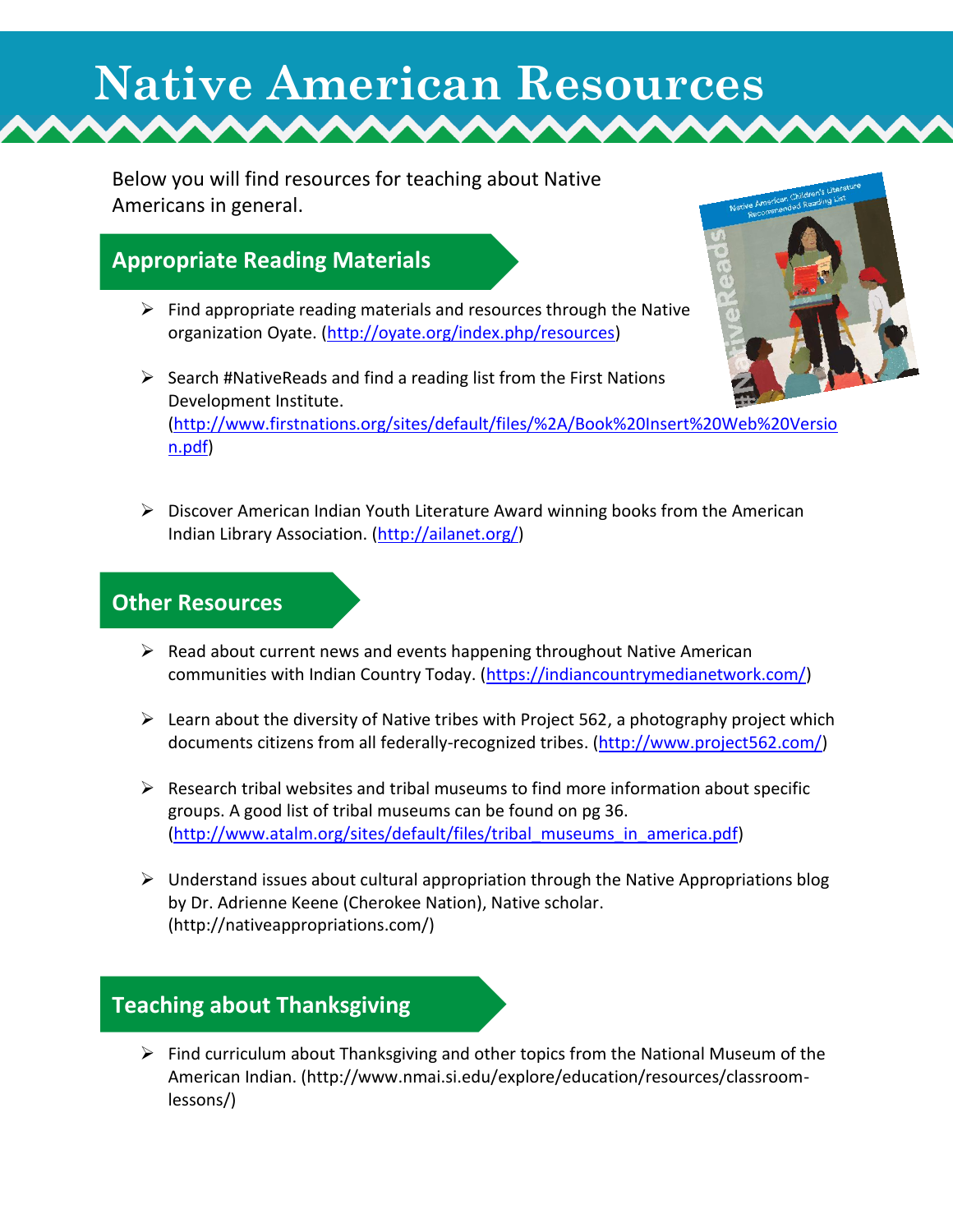# **Teaching About Native Americans**mmmmmmmmm

Teaching about Native Americans, their past and current roles in American history, is important. However it can be tricky to know exactly what to do or not to do. Please use this list as a helpful guide.

#### **Do Teach about Native Americans!**

Oftentimes the role of Native Americans in American society, both past and present, is overlooked or ignored. Make sure to include Native Americans in your teaching. Native American Heritage Month in November is a great time to discuss Native Americans, but also teach about them year round.

#### **Do talk about Native Americans as modern people**

Native Americans are often talked about only in the past and many people think they no longer exist. However there are roughly 2 million Native people in the US today. Many remain connected to their cultures and history while living in a modern world. A great question to ask students is if they think Native kids eat pizza and play video games. The answer is absolutely!

#### **Do talk about Native Americans as people**

Native peoples are often stereotyped in both positive and negative ways. Remind students that their own culture is no better or worse than Native culture; they are simply different cultures.

#### **Do Talk about Native Americans as a diverse people**

Native Americans are incredibly diverse. There are over 560 federally recognized tribes in the United States with their own languages, traditions, cultures, and histories. Whenever possible speak about specific groups like the Seminoles, Miccosukees, Chocktaw, Cherokee, etc. and avoid speaking about Native Americans as one group of people.

#### **Do use multiple perspectives when talking about Native Americans**

Many resources about Native Americans reflect only European American perspectives. Whenever possible find sources that showcase Native American perspectives and voices.

#### **Do be careful with your word choice**

Avoid using offensive terms like "squaw" or "redskin". Eliminate loaded terms such as "savage", "primitive", or "superstitious" when talking about Native peoples as those words have negative connotations. If you are using primary sources or other resources with these terms talk to your students about them and share with them how they should be critical of the text.